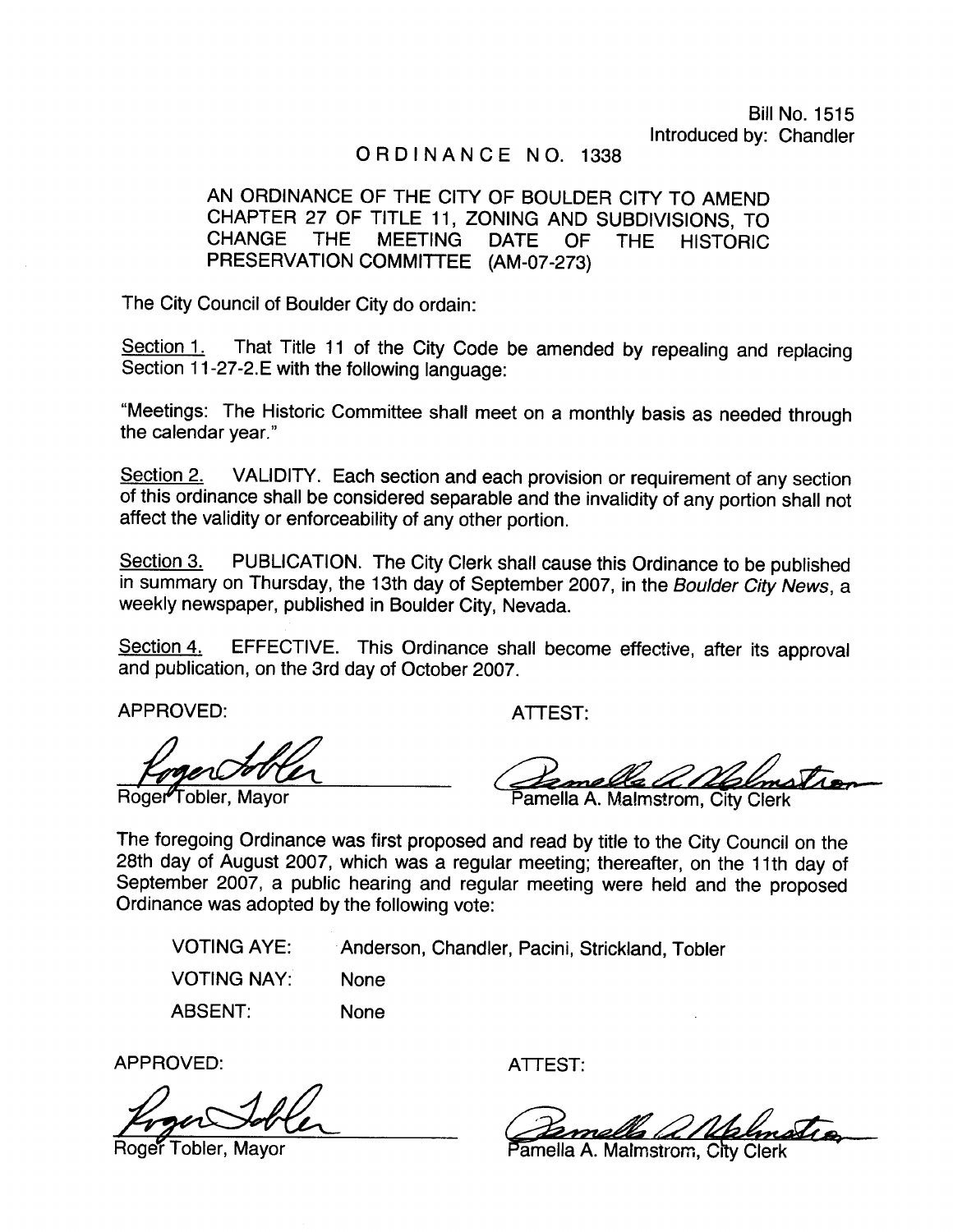#### NOTICE OF FILING

Notice is hereby given that Bill No. <sup>1515</sup> <sup>a</sup> proposed ordinance titled, " AN ORDINANCE OF THE CITY OF BOULDER CITY AMENDING CHAPTER 27 OF TITLE 11 TO CHANGE THE MEETING DATE OF THE HISTORIC PRESERVATION COMMITTEE (AM-07-273)" was introduced by Council Member Chandler; and that <sup>a</sup> copy of such ordinance was filed with the City Clerk on the 28th day of August <sup>2007</sup> for public examination.

Notice is hereby further given that action on the proposed ordinance, or the ordinance as amended, will be taken at <sup>a</sup> regular meeting of the City Council of Boulder City, Nevada, on the 11th day of September, 2007, at the Council Chambers, City Hall, Boulder City, Nevada.

Dated this 28th day of August 2007.

s/ Pamella A. Malmstrom Pamella A. Malmstrom, City Clerk

Publish on August 30, <sup>2007</sup>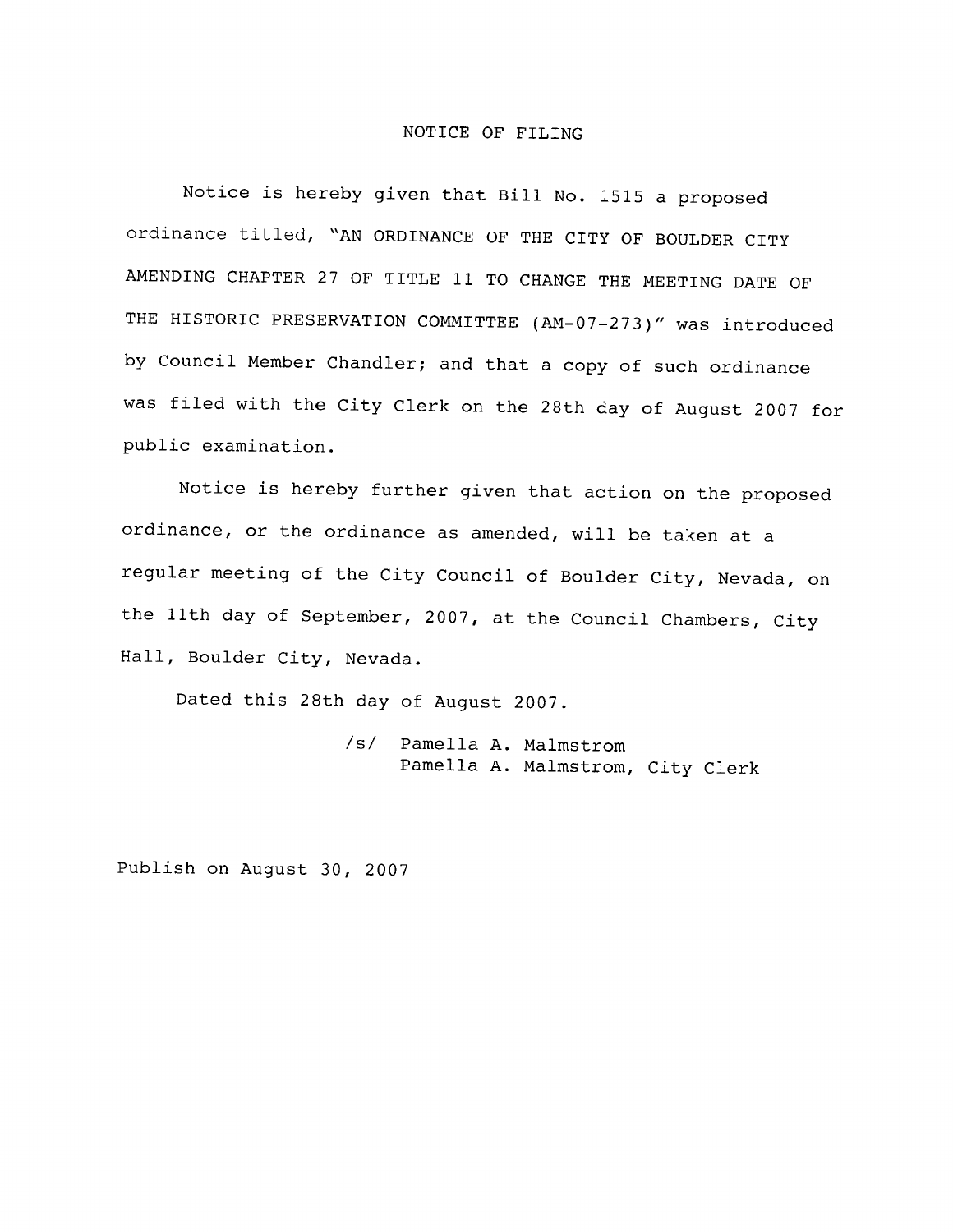## AFFIDAVIT OF PUBLICATION

STATE OF NEVADA ) ℩ ss. COUNTY OF CLARK ) ℩

Armando Flores, being first duly sworn, deposes and says: That she is Clerk of the Boulder City, <sup>a</sup> weekly newspaper of general circulation,

printed in Las Vegas, Nevada, and published in Henderson, Nevada in the County of Clark, State of Nevada, and that the attached was continuously

published in said newspaper for a period of  $1$  time(s).

From  $08/30/07$  to  $08/30/07$  inclusive, being the issues of said newspaper for the following date(s) to wit:

08/30/2007

## That said newspaper was regularly issued and circulated on each of the dates above named.

Signed

## Sworn to and subscribed before me this 30th day of August, 2007

Notary Public in and for Clark County, Nevada

Tod A. Young My commission expires July 27, 2008



#### NOTICE OF FILING

Notice is hereby given that Bill No. <sup>1515</sup> <sup>a</sup> proposed ordinance titled, "AN ORDINANCE OF THE CITY OF BOULDER CITY AMENDING CHAPTER 27 OF TITLE <sup>11</sup> TO CHANGE THE MEETING DATE OF THE HISTORIC PRESERVATION COMMITTEE (AM-07-273)" was introduced by Council Member Chandler; and that <sup>a</sup> copy of such ordinance was filed with the City Clerk on the 28th day of August 2007 for public examination.

Notice is hereby further given that action on the proposed ordinance, or the ordinance as amended, will be taken at a regular meeting of the City Council of Boulder City, Nevada, on the lIth day of September, 2007, at the Council Chambers, City Hall, Boulder City, Nevada.

Dated this 28th day of August 2007. s/Pamella A. Malmstrom Pamella A. Malmstrom, City Clerk Publish on August 30, 2007 BC - AUG 30, 2007 ; 1515

02100016-000 06508963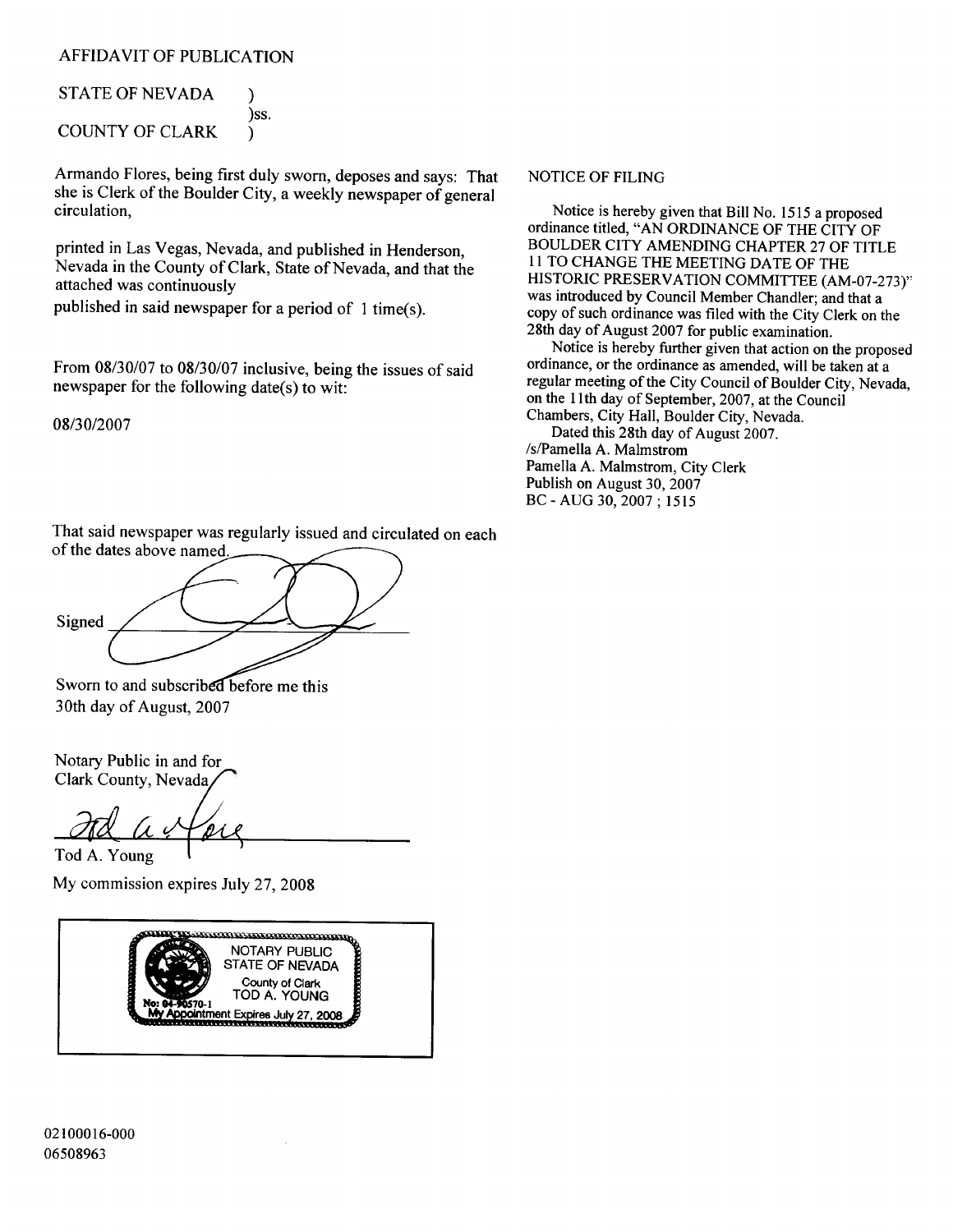#### PUBLIC NOTICE ORDINANCE NO. 1338 AN ORDINANCE OF THE CITY OF BOULDER CITY, NEVADA

"AN ORDINANCE OF THE CITY OF BOULDER CITY, AMENDING CHAPTER 27 OF TITLE 11 TO CHANGE THE MEETING DATE OF THE HISTORIC PRESERVATION COMMITTEE (AM-07-273)"

On August 28, 2007, Bill No. <sup>1515</sup> was introduced by Council member Chandler and read by title. On September 11, 2007, Bill No. <sup>1515</sup> was considered by the City Council and adopted as Ordinance No. 1338.

PUBLIC NOTICE is hereby given that <sup>a</sup> complete copy of the ordinance is available for inspection by all interested parties in the office of the City Clerk, City Hall, <sup>401</sup> California Avenue, Boulder City, Nevada. The ordinance will become effective October 3, 2007. Motion to adopt the ordinance was made by Council member Anderson; seconded by Council member Strickland; and approved by the following vote:

YEA: NAY: ABSENT: Anderson, Chandler, Pacini, Strickland, Tobler None None

> s/ Pamella A. Malmstrom City Clerk

BC NEWS 09/13/2007